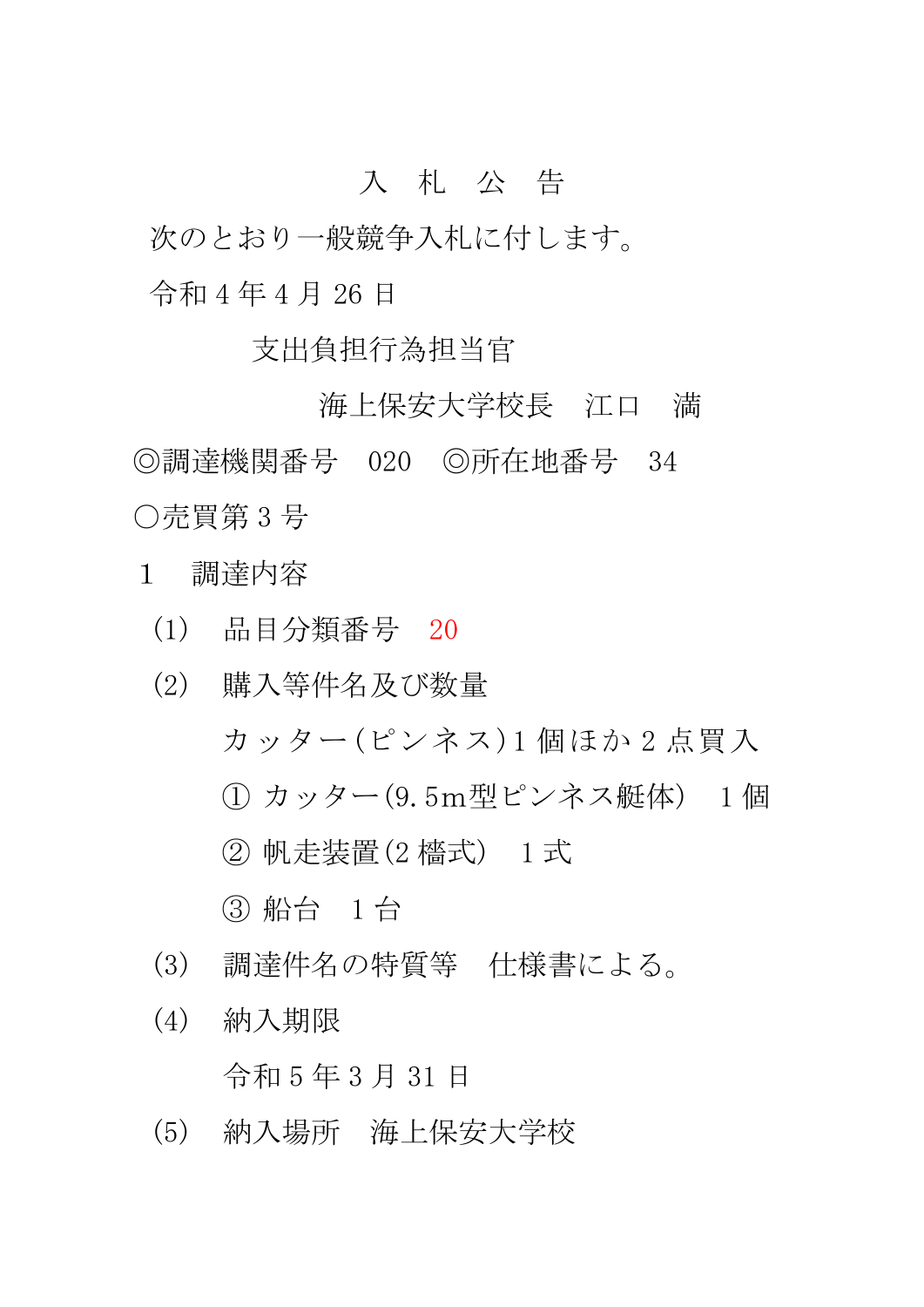- (6) 入札方法 上記1(2)の購入等件名の数量 に対する総価で入札する。落札決定にあたっ ては、入札書に記載された金額に当該金額の 100 分の 10 に相当する額を加算した金額(当 該金額に1円未満の端数があるときは、その 端数金額を切り捨てた金額とする。)をもっ て落札価格とするので、入札者は消費税及び 地方消費税に係る課税事業者であるか免税事 業者であるかを問わず、見積もった契約希望 金額の 110 分の 100 に相当する金額を記載し た入札書を提出すること。
- (7) 電子調達システムの利用本案件は、電子調 達システムで行う対象案件である。なお、電 子調達システムによりがたい者は、紙入札方 式参加願の提出をもって紙入札方式に代える ものとする。その他詳細については、入札説 明書による。
- 2 競争参加資格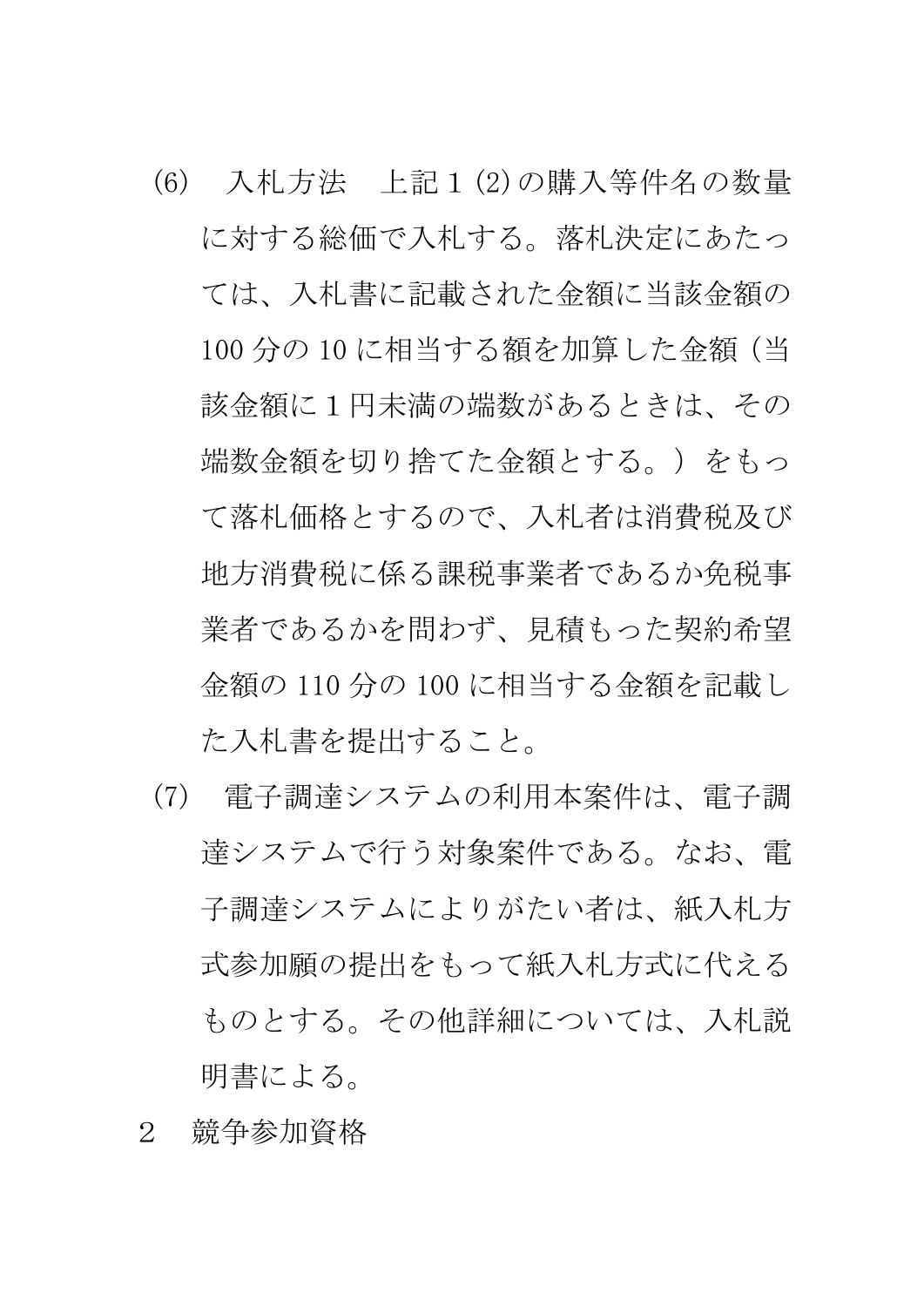- (1) 予算決算及び会計令(以下「予決令」とい う。)第 70 条の規定に該当しない者であるこ と。なお、未成年者、被保佐人又は被補助人 であって、契約締結のために必要な同意を得 ている者は、同条中、特別の理由がある場合 に該当する。
- (2) 予決令第71条の規定に該当しない者である こと。
- (3) 令和4・5・6年度国土交通省競争参加資格 (全省庁統一資格)において「物品の販売」 (船舶類)のA、B、C又はD等級に格付け され、中国地域の競争参加資格を有する者で あること。
- (4) 警察庁から指名停止の措置を受けている期 間中の者でないこと。
- (5) 警察当局から、暴力団又は暴力団員が実質 的に経営を支配する事業者又はこれに準ずる 者として、国発注業務等からの排除要請があ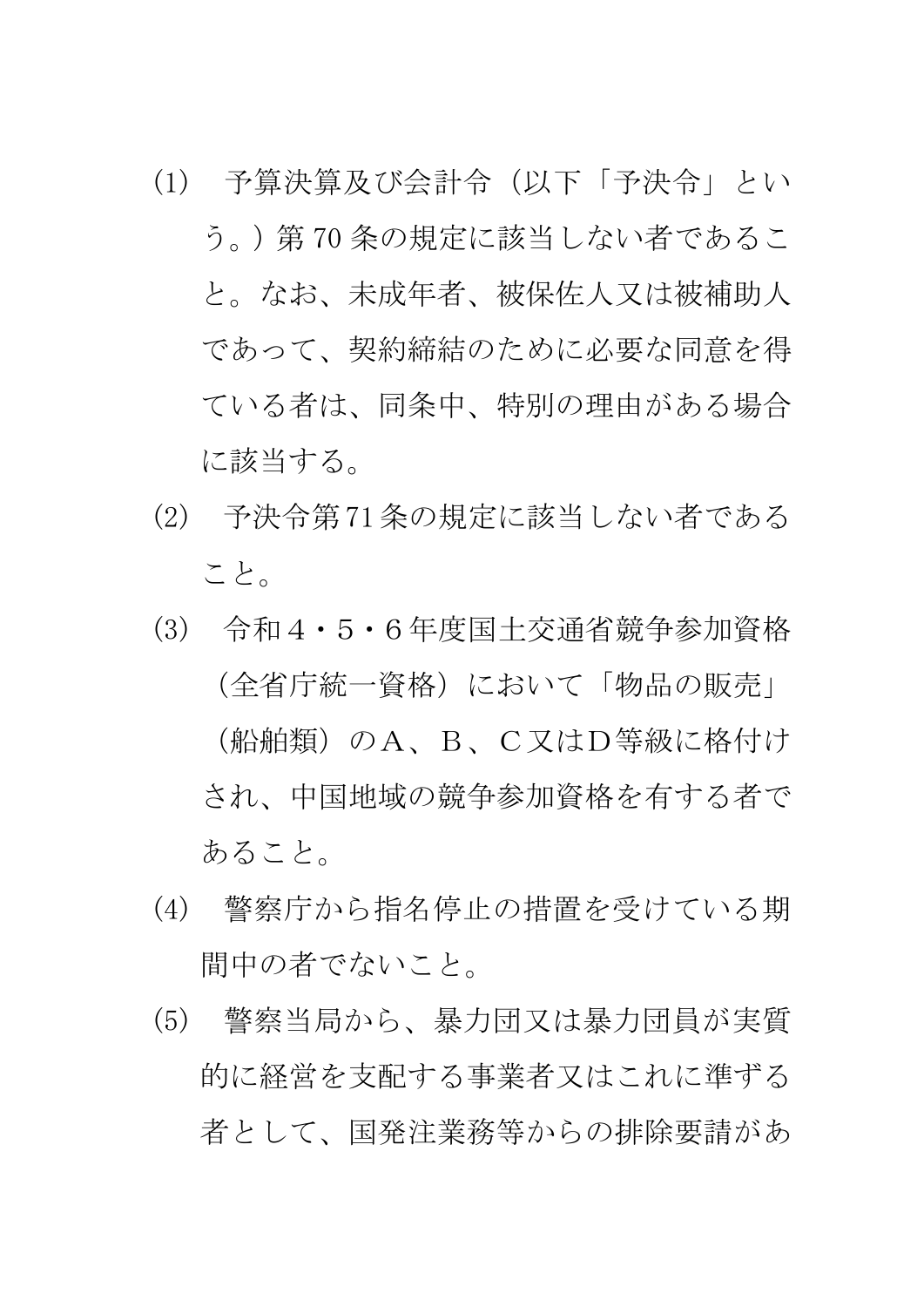り、当該状態が継続している者でないこと。

- (6) 電子調達システムによる場合は、電子認証 (電子証明書)を取得していること。
- (7) 競争参加資格の申請の時期及び場所「競争 参加者の資格に関する公示」(平成 30 年 11 月 26 日付官報)に記載されている時期及び場 所で申請を受け付ける。
- 3 入札書の提出場所等
	- (1) 電子調達システムの URL 及び問い合わせ先 政府電子調達(GEPS)システム http://www.geps.go.jp 電子調達ヘルプデスク TEL 0570-014-889 問い合わせ先は、下記(2)に同じ。
	- (2) 入札書の提出場所、契約条項を示す場所、 入札説明書の交付場所及び問い合わせ先 〒737-8512 広島県呉市若葉町 5 番 1 号 海上保安大学校事務局会計課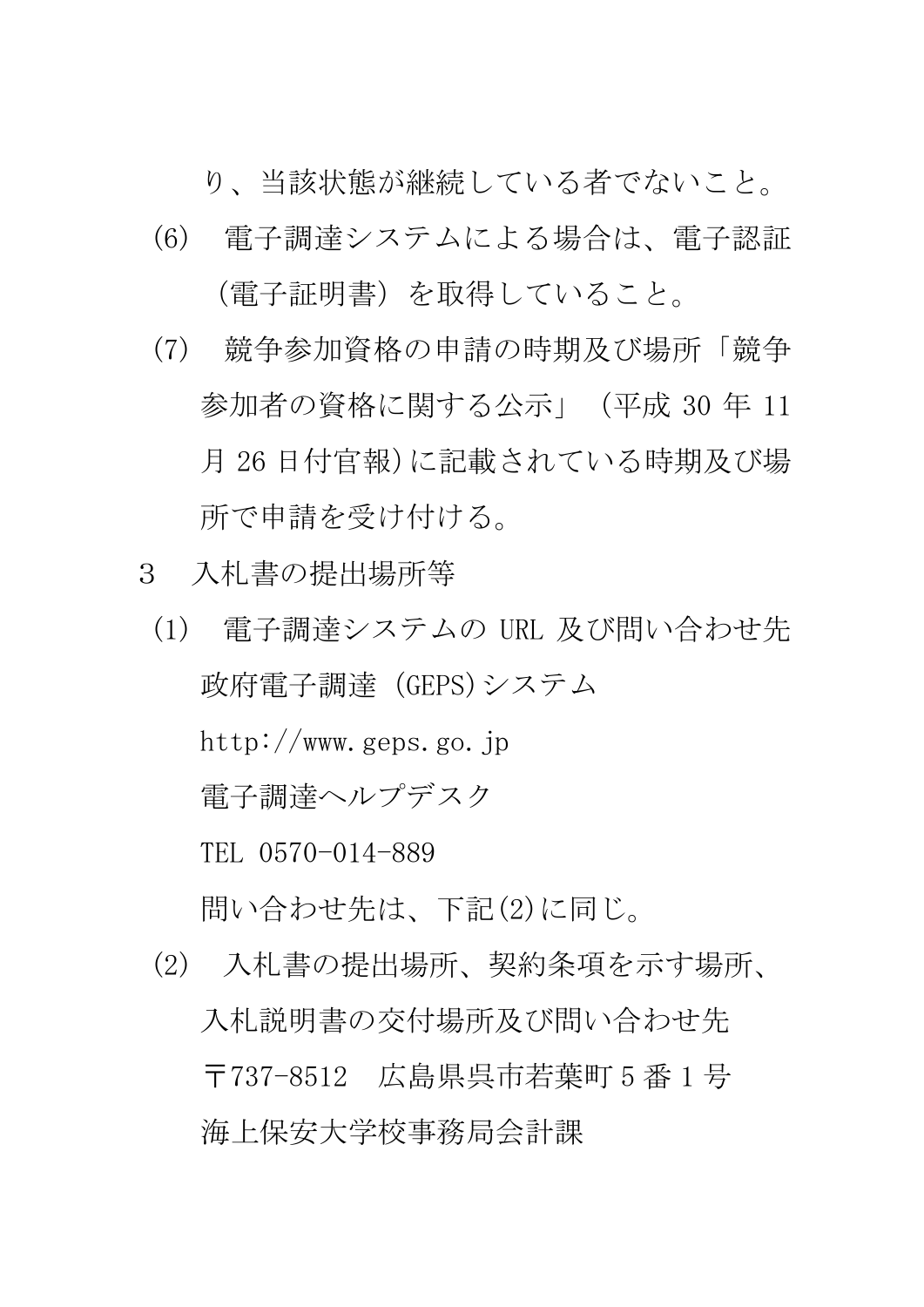土居 恵子 TEL 0823-21-4961 内線 235 (3) 入札説明書の交付方法 入札説明書の交付 を希望する者は上記(2)の箇所で受領するこ と。また、郵送により交付を希望する者は A4 判用紙が入る返信用封筒(宛先を明記する。) に重量 250gに見合う郵便料金に相当する郵 便切手又は国際返信切手券を添付して(2)の 係に申し込むこと。

(4) 証明書等の受領期限

令和 4 年 5 月 24 日 17 時 00 分

(5) 入札書の受領期限

令和 4 年 6 月 15 日 17 時 00 分

(6) 開札の日時及び場所

令和 4 年 6 月 16 日 10 時 00 分

海上保安大学校入札室

- 4 その他
	- (1) 契約手続きにおいて使用する言語及び通貨 日本語及び日本国通貨。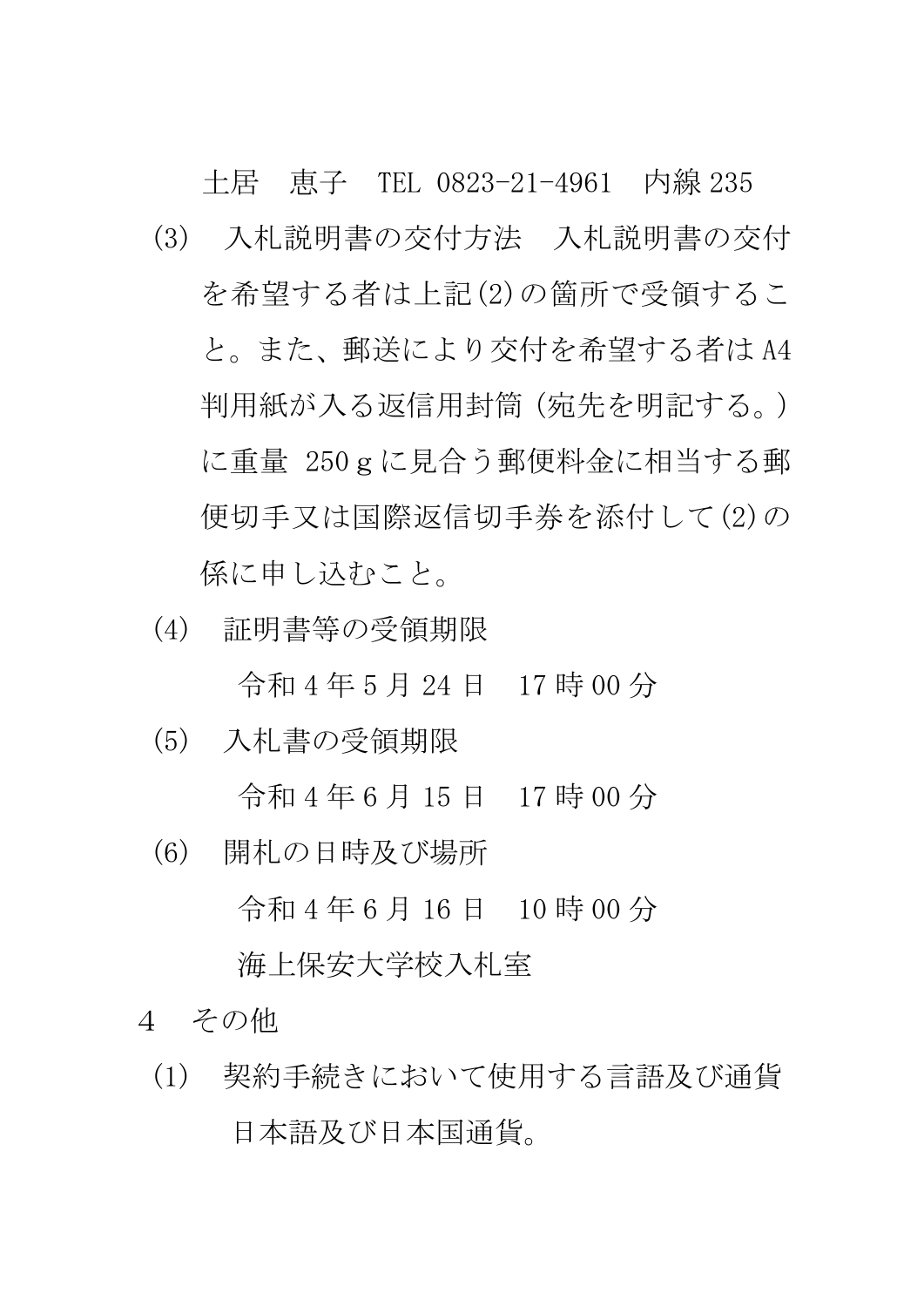- (2) 入札保証金及び契約保証金 免除。
- (3) 入札の無効 本公告に示した競争参加資格 のない者のした入札及び入札に関する条件に 違反した入札。
- (4) 契約書作成の要否 要。
- (5) 落札者の決定方法 予決令第79条の規定に 基づき作成された予定価格の制限の範囲内で 最低価格を持って有効な入札を行ったものを 落札者とする。
- (6) 手続きにおける交渉の有無 無。
- (7) その他 詳細は入札説明書による。
- 5 Summary
	- (1) Official in charge of disbursement of the procuring entity: EGUCHI Mitsuru, Superintendent, Japan Coast Guard Academy.
	- (2) Classification of the products to be procured: 20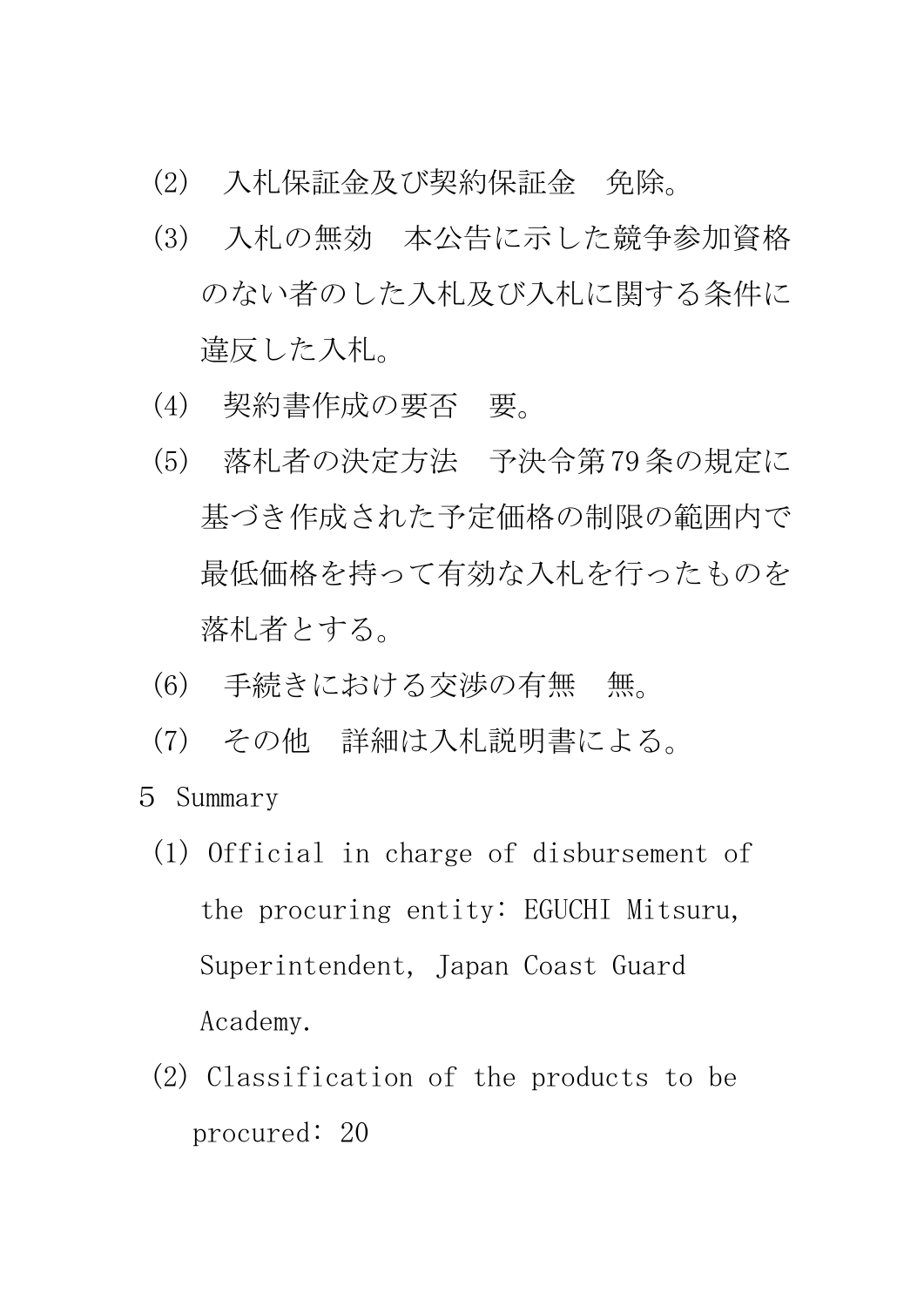- (3) Nature and quantity of the products to be purchased
	- ① Cutter(Pinnace), 1 unit
	- ② Sailing device, 1 set
	- ③ Slipway, 1 unit
- (4) Delivery period: 31 March 2023
- (5) Delivery place: Japan Coast Guard Academy
- (6) Qualifications for participating in the tendering procedures: Suppliers eligible for participating in the proposed tender are those who shall:
	- ① not come under Article 70 of the Cabinet Order concerning the Budget, Auditing and Accounting. Furthermore, minors, Person under Conservatorship or Persons under assistance that obtained the consent necessary for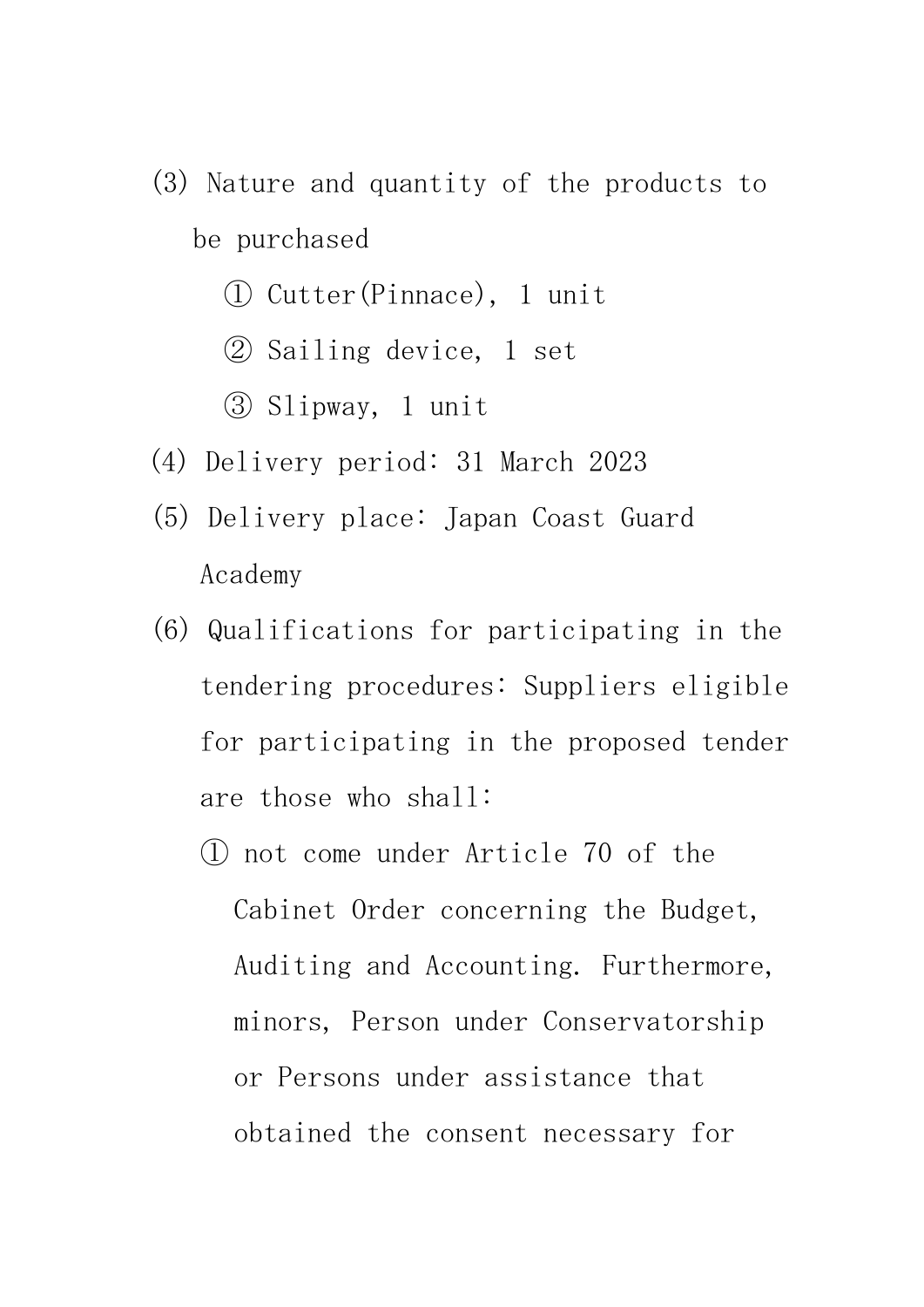concluding a contract fall under the cases of the special reasons within the said clause:

- ② not come under Article 71 of the Cabinet Order concerning the Budget, Auditing and Accounting.
- ③ have Grade A , B , C or D level of interest in "Selling (ships) " in Chugoku area in terms of the qualification for participating in the tenders by the Ministry of Land, Infrastructure, Transport and Tourism(Single qualification for every ministry and agency) in the fiscal year, 2022・2023・2024.
- ④ The person who is not being suspended from transactions by the request of the officials in charge of contract.